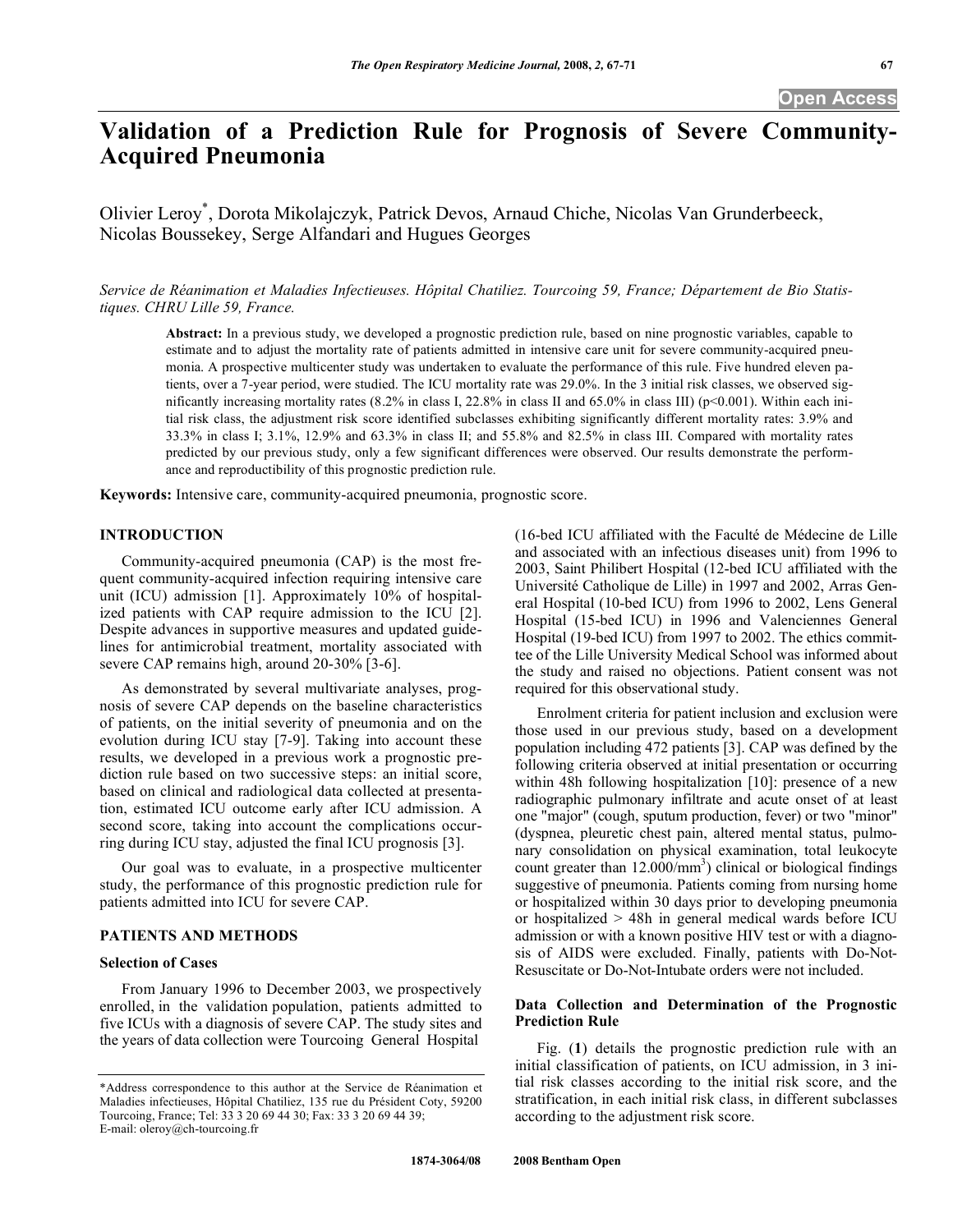

**Fig. (1).** Prognostic prediction rule.

 Within 24h of ICU admission, all patients underwent clinical, biological and radiologic evaluation aiming to determine main characteristics of patients. These characteristics were used to determine an initial mortality risk score [3]. This score is based on six independent predictors of mortality. Predictors and their point scoring system are age  $\geq 40$ years (+1 point), anticipated death within 5 years (+1 point), nonaspiration pneumonia (+1 point), chest radiograph involvement  $> 1$  lobe (+1 point), acute respiratory failure requiring invasive mechanical ventilation (+1 point) and septic shock  $(+3 \text{ points})$ . In adding the points, we obtain the initial risk score. According to its value, each patient is included in one of the three initial risk classes: Class  $I = score$  between 0 and 2; Class  $II = score$  between 3 and 5; Class  $III = score$ between 6 and the maximal value 8.

 During ICU stay, all complications occurring beyond the 24 hours following the admission were recorded. An adjustment risk score was determined, for each patient, according to the occurrence or non occurrence of complications [3]. This score is based on 3 independent predictors of mortality. The predictors and their point scoring system are hospitalacquired lower respiratory tract (HA-LRT) superinfections  $(+ 1$  point), non-specific complications  $(+ 2$  points) and sepsis-related complications  $(+ 4 \text{ points})$ . This score varies between 0 point (no complication) and 7 points (occurrence of the 3 different complications). This score allows to precise the final prognosis in each initial risk class in distinguishing in each of them 2 or 3 different subclasses with adjusted risk, as follows: in class I, two subclasses are distinguished according to an adjustment risk score  $\leq 2$  or  $\geq 2$ ; in class II, 3 subclasses are distinguished according to a score  $= 0, > 0$  and  $\leq$  2 or > 2; in class III, two subclasses are distinguished according to an adjustment risk score  $\leq 2$  or  $> 2$ .

 Patients were followed until discharge from the ICU or death in ICU.

 In each ICU and for each enrolled patient, a physician collected data using a standardized data collection sheet, when the patient was discharged from the ICU or when the patient died. All sheets were centralized by two physicians of our group (OL and DM) who calculated the score. All recorded data were analyzed by a biostatistician (PD).

#### **Definitions**

 The underlying clinical conditions were classified according to the criteria proposed by McCabe and Jackson [11] in 3 categories: non fatal, ultimately fatal and rapidly fatal. Patients included in the category ultimately or rapidly fatal were considered as having an anticipated death within 5 years. Septic shock was defined by usual criteria [12, 13]; hypotension is defined by a systolic blood pressure < 90 mm Hg or its decrease by at least 40 mm Hg from baseline a mean arterial pressure or a mean arterial pressure < 40 mmHg, in the absence of other causes for hypotension, persisting despite adequate volume replacement. The need for invasive mechanical ventilation within 12h following ICU admission defined initial acute respiratory failure. Diagnosis of aspiration was retained in patients with either witnessed aspiration or risk factors for aspiration (altered mental status, abnormal gag reflex of swallowing mechanism, intestinal obstruction) and suggestive chest X-ray infiltrates [14].

 Among complications occurring during the patient's stay in the ICU, we distinguished 3 groups: sepsis-related complications included events clearly related to CAP that were not present within the 24 hours following ICU admission. These events could be a septic shock, an acute respiratory distress syndrome (ARDS), a multiple organ failure (MOF) or a diffusion of pulmonary infection (i.e., empyema). MOF, ARDS and HA-LRT were defined according to usual criteria [15-17]. HA-LRT superinfections included nosocomial bronchitis and pneumonia developing more than 48h after ICU admission. Nonspecific complications included ICUrelated complications (i.e., upper gastrointestinal bleeding, catheter-related infection, deep venous thrombosis and pulmonary embolism) and complications attributed solely to underlying medical conditions.

#### **Statistical Analysis**

 To evaluate the performance of this prognostic prediction rule in the validation population, we determined its ability to stratify patients into classes and subclasses with statistically significant different observed mortality rates. For this purpose, we compared the mortality rates observed across the three initial risk classes and, within each initial risk class, across the different adjusted risk subclasses.

 To evaluate the reproducibility of the rule, we compared, across all risk classes and subclasses, the mortality rates observed in the validation population to those predicted (observed mortality rates in the development population upon elaboration of the rule).

All bivariate comparisons were performed by the  $\chi^2$  test or the Fisher's exact test when  $\chi^2$  test was not appropriate. In all instances, p levels  $\leq 0.05$  were considered significant.

#### **RESULTS**

 The validation population consisted of 511 patients. There were 364 men (71.2%) and 147 women (28.8%). The mean age was  $61.0 \pm 17$  years. Main patients' characteristics focusing on predictors of ICU mortality are reported in Table **1**. During the ICU stay, 148 patients (29.0%) died.

 In this population, 122, 272 and 117 patients were included in the initial risk classes I, II and III, respectively (Table **2**). Respective mortality rates were 8.2%, 22.8% and 65.0% and were significantly different  $(p<0.001)$ . Within each initial risk class, the adjustment risk score identified subclasses exhibiting significantly different mortality rates: 3.9% *vs* 33.3% in class I (p<0.001), 3.1% *vs* 12.9% *vs* 63.3%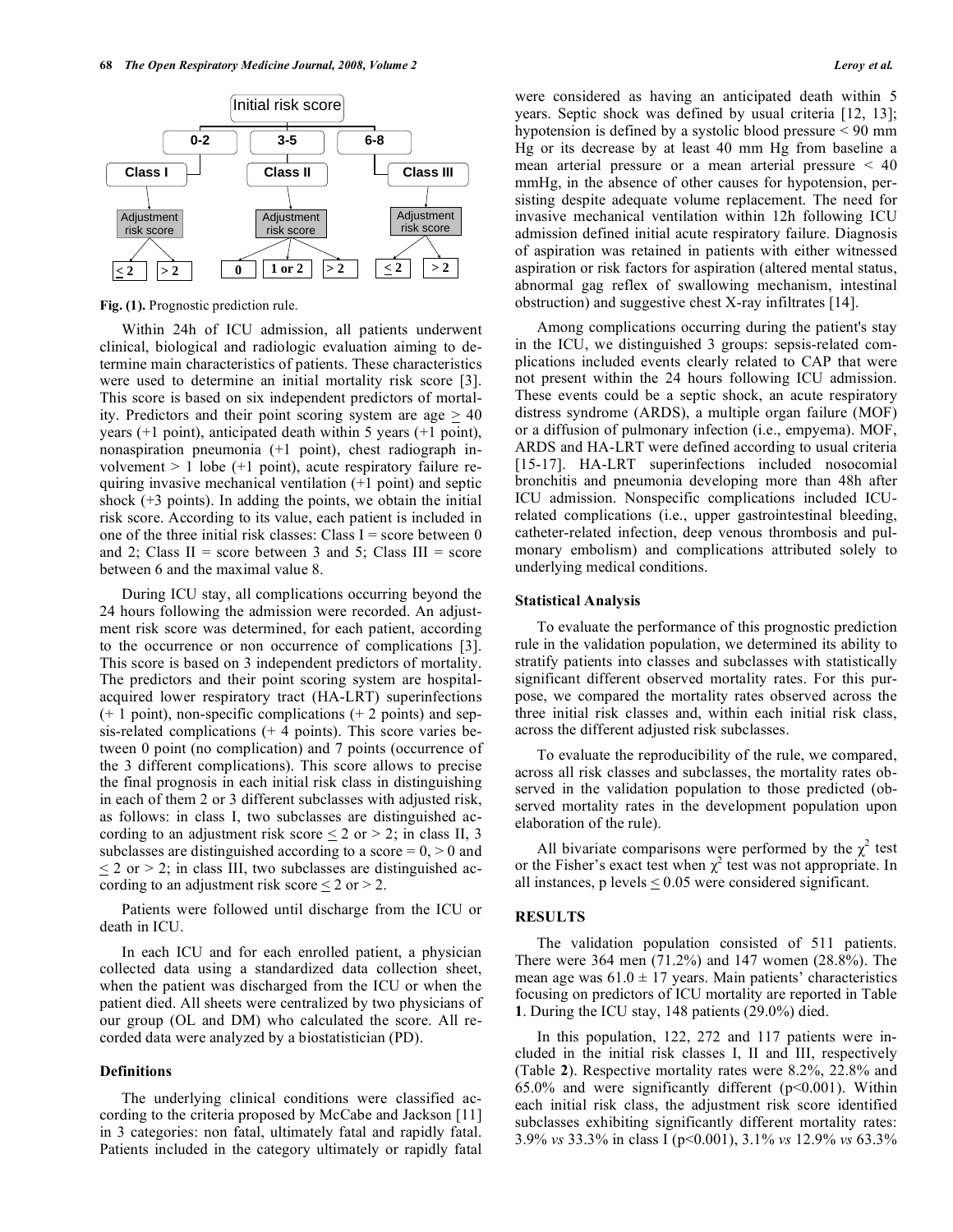in class II (p<0.001) and 55.8% *vs* 82.5% in class III (p=0.004) (Table **2**).

**Table 1. Patients Characteristics in the Validation Population\*** 

| <b>Characteristics</b>                | <b>Validation Population</b><br>n=511 Patients |  |
|---------------------------------------|------------------------------------------------|--|
| $Age > 40$ yr                         | 450 (88.1%)                                    |  |
| Anticipated death within 5 yr         | 244 (47.7%)                                    |  |
| Non aspiration pneumonia              | 408 (79.8%)                                    |  |
| Chest radiograph involvement > 1 lobe | 224 (43.8%)                                    |  |
| ARF requiring immediate invasive MV   | $312(61.1\%)$                                  |  |
| Septic shock                          | 132 (25.8%)                                    |  |
| HA-LRT superinfections                | 78 (15.3%)                                     |  |
| Non-specific complications            | 152 (29.8%)                                    |  |
| Sepsis-related complications          | 119 (23.2%)                                    |  |

 $ARF$  = acute respiratory failure;  $MV$  = mechanical ventilation;  $HA-LRT$  = hospitalacquired lower respiratory tract superinfections. \*Data are presented as No. (%).

 The comparison risk class by risk class and subclass by subclass of observed and predicted mortality rates is reported in Table **3**. Only two significant differences were found. Within the initial risk class II, the mortality rates observed in two of the three subclasses were significantly lower in the validation population than predicted by rates observed in the development population.

# **DISCUSSION**

 Our results demonstrate the performance and reproductibility of our prognostic prediction rule in the validation population. On ICU admission, an initial risk score classified patients into three classes of increasing mortality. During the ICU stay, an adjustment risk score identified, in each initial risk class, subclasses associated with significantly different mortality rates. Moreover, the reproducibility of the rule appeared satisfying since across the 3 classes and the 7 subclasses, there were only two significant differences between mortality rates observed in the development population and in the validation population.

 Numerous rules were built in order to assess the prognosis of CAP. In 1997, Fine and colleagues described a prediction

rule based on 20 clinical variables [2]. Called Pneumonia Severity Index, this rule categorizes patients into 5 risk classes with an increasing risk of 30-day mortality. The major strength of this rule is to help physicians identify low risk patients at admission in the emergency room: patients in risk classes I-III can be considered potential candidates for outpatient treatment. Similarly, Lim and colleagues described a prognostic model based on 4 "core" clinical adverse prognostic factors [18]. This score, called CURB score (confusion, urea nitrogen, respiratory rate, blood pressure), identifies patients who do not require hospitalisation (no adverse prognostic factor). A modified version of this score adds age  $\geq 65$ years as a fifth variable [19]. This CURB-65 score stratifying patients into 6 classes of increasing risk of mortality is taken into account by the 2004 update of the British Thoracic Society pneumonia guidelines stating that patients with a CURB-65 score  $\leq$  may be suitable for outpatient treatment [20, 21]. The major interest of these different prediction rules is the identification of patients who do not require hospitalisation for the treatment of their pneumonia. Their implication for the medical care of patients exhibiting severe CAP requiring ICU admission appears questionable. A recent study performed by Espana and colleagues evaluated the performances of these prognostic rules for identifying patients who will develop severe CAP [22]. The authors demonstrated that these rules were less accurate than their prediction rule based on eight independent predictive factors. The factors and their assigned points were the followings: arterial  $pH < 7.30$  (13 points), systolic blood pressure < 90 mm Hg (11 points), respiratory rate > 30 breaths/min (9 points),  $PaO<sub>2</sub> < 54$  mm Hg or  $PaO<sub>2</sub>/FiO<sub>2</sub> < 250$  mm Hg (6 points), altered mental status (5 points), blood urea nitrogen  $>$  30 mg/dL (5 points), age  $>$  80 yr (5 points), and multilobar/bilateral lung involvement (5 points). The percentages of patients developing severe pneumonia were fewer than 3% if the score was less than 10, 10% with a score of 10 to 19, 40% with a score of 20 to 29 and more than 50% with a score equal or higher than 30.

 The goal of our prognostic prediction rule is quite different from the goal of these rules. As demonstrated, the CURB scores and the Pneumonia Severity Index identify as early as the admission in emergency room both low-risk patients who are candidates for outpatient care and high-risk patients exhibiting the highest 30-day mortality [23]. These scores are useful in helping physicians determine rational decisions about hospitalization of these patients. For example, it is obvious that an urgent hospitalization is needed for high-risk

**Table 2. Stratification of Patients into Risk Classes and Subclasses in the Validation Population\***

|                                                                                 | <b>Initial Risk Class</b>              |             |            |             |            |            |            |
|---------------------------------------------------------------------------------|----------------------------------------|-------------|------------|-------------|------------|------------|------------|
|                                                                                 |                                        |             | П          |             |            | Ш          |            |
| Patients                                                                        |                                        | 122         | 272        |             |            | 117        |            |
| Deaths                                                                          |                                        | $10(8.2\%)$ | 62 (22.8%) |             | 76 (65.0%) |            |            |
|                                                                                 | <b>Points of Adjustment Risk Score</b> |             |            |             |            |            |            |
|                                                                                 | $\leq$ 2                               | >2          | $\bf{0}$   | 1 or 2      | >2         | $\leq$ 2   | >2         |
| Patients                                                                        | 104                                    | 18          | 131        | 62          | 79         | 77         | 40         |
| Deaths<br>$*D_{11}$ $\ldots$ $\ldots$ $\ldots$ $\ldots$ $I_{n}$ $N_{n}$ $(0/2)$ | $4(3.9\%)$                             | $6(33.3\%)$ | $4(3.1\%)$ | $8(12.9\%)$ | 50 (63.3%) | 43 (55.8%) | 33 (82.5%) |

\*Data are presented as No. (%).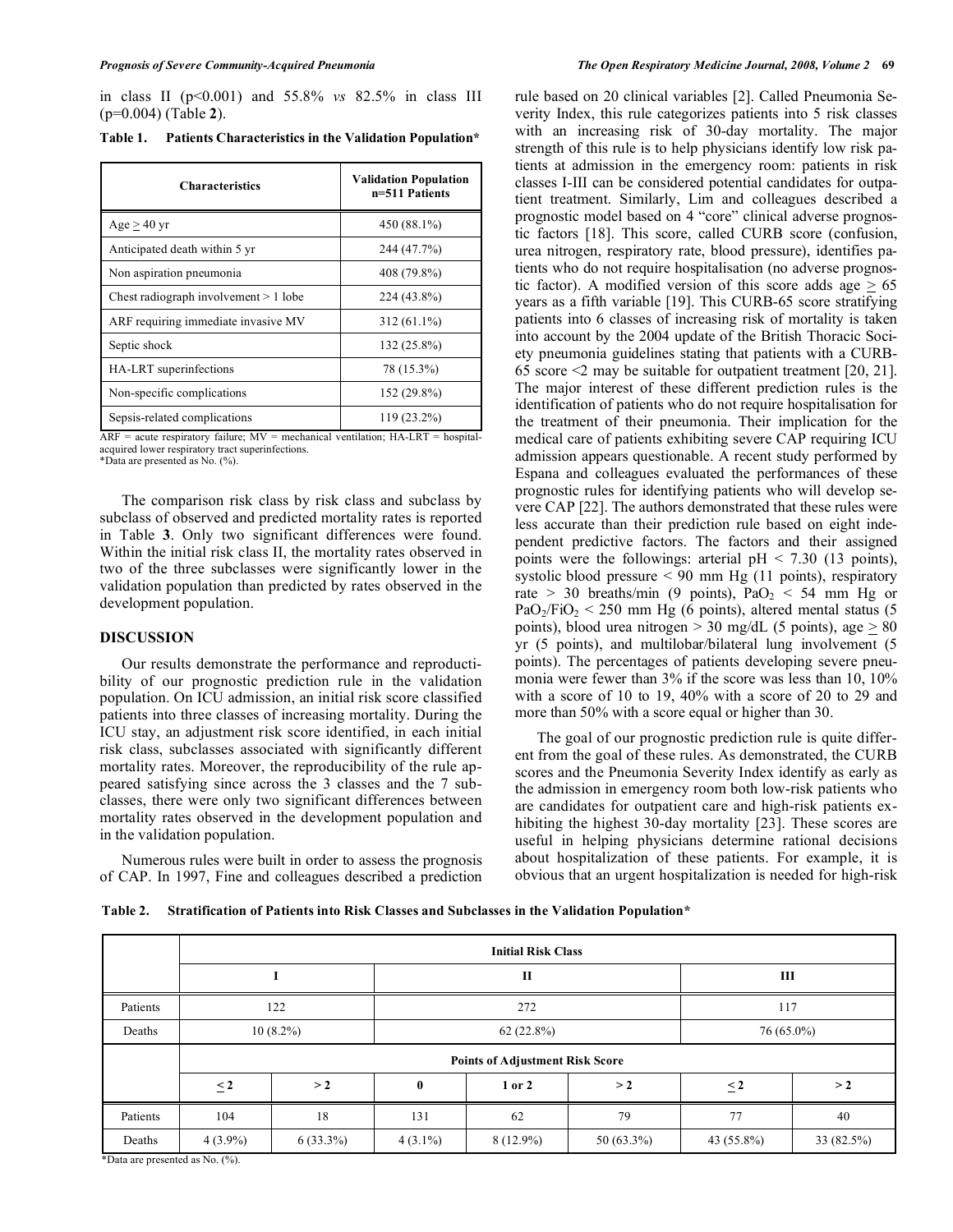**Table 3. Comparison of Mortality Rates in the Development and the Validation Populations\*** 

|                                             | <b>Mortality</b>              |                              | p Value |
|---------------------------------------------|-------------------------------|------------------------------|---------|
|                                             | <b>Development Population</b> | <b>Validation Population</b> |         |
| Overall initial risk class                  | 108/472 (22.9%)               | 148/511 (29.0%)              | 0.03    |
|                                             | $6/153(3.9\%)$                | 10/122(8.2%)                 | 0.13    |
| $\mathbf{I}$                                | 63/253(24.9%)                 | 62/272(22.8%)                | 0.57    |
| Ш                                           | 39/66 (59.1%)                 | $76/117(65.0\%)$             | 0.43    |
| Adjustment in each initial risk class       |                               |                              |         |
| Class I                                     |                               |                              |         |
| Adjustment risk score $\le$ or $=$ 2 points | $2/145(1.4\%)$                | $4/104(3.9\%)$               | 0.24    |
| Adjustment risk score $>$ 2 points          | $4/8$ (50%)                   | $6/18$ (33.3%)               | 0.66    |
| Class II                                    |                               |                              |         |
| Adjustment risk score $= 0$ point           | $3/149(2.0\%)$                | $4/131(3.1\%)$               | 0.71    |
| Adjustment risk score $= 1$ or 2 points     | 24/62 (38.7%)                 | $8/62$ (12.9%)               | 0.001   |
| Adjustment risk score $>$ 2 points          | 36/42 (85.7%)                 | 50/79 (63.3%)                | 0.01    |
| Class III                                   |                               |                              |         |
| Adjustment risk score $\le$ or $=$ 2 points | 25/51 (49%)                   | 43/77 (55.8%)                | 0.45    |
| Adjustment risk score $>$ 2 points          | $14/15(93.3\%)$               | 33/40 (82.5%)                | 0.42    |

\*Data are presented as No. (%).

patients and that ICU admission must be considered for them. Similarly, the rule developed by Espana and colleagues appears able to quantify the risk for development of severe CAP [22]. However, these rules do not specifically evaluate the prognosis of patients admitted into ICU for severe CAP. Aujesky and colleagues enrolled 3181 patients admitted to an emergency department [23]. The Pneumonia Severity Index identified 200 patients included in the risk class V. Their mortality rate was 24%. The CURB score identified 7 patients in class 4 with a mortality rate of 43%. Finally, the CURB-65 score identified the same number of patients in class 5, with a similar mortality rate. The number of patients assessed as exhibiting a severe CAP was quite low and varied largely according to the rule since 200 patients were identified by the Pneumonia Severity Index and only 7 by the CURB scores. Moreover, the estimated mortality rate appeared imprecise, varying from 24% to 42% according to the rule. The goal of our rule is not the identification of patients exhibiting severe CAP, but the precise evaluation of prognosis for patients admitted into an ICU for severe CAP. Our prospective population included 511 patients admitted into ICU for severe CAP. The overall mortality rate was 29.0%. According to an initial risk score representing the first step of our prediction rule, we identified 3 groups of patients exhibiting significantly different mortality rates varying from 8.2% to 65%. Secondly, in each of these 3 groups, an adjustment risk score corrected this estimation and determined the final prognosis.

 Recent studies suggest that some drugs administered as an adjunct to usual antimicrobial and supportive therapeutics could provide significant reduction in mortality for patients suffering from severe CAP. Opal and colleagues demonstrated that drotrecogin alfa (activated) reduced the mortality rate associated with *Streptococcus pneumoniae* infection [24]. Likewise, analysis of subgroups from the PROWESS study showed that administration of this drug was associated with a decrease in 28-day mortality rates due to lung infection [25]. Despite these findings, numerous physicians are reluctant to use recombinant human activated protein C for all patients admitted in ICU for severe CAP. This might be explained by data emphasizing that drotrecogin alfa (activated) could be associated with both the absence of a beneficial treatment effect and an increased incidence of serious bleeding complications in patients with severe sepsis who are at low risk of death [26]. Our prognostic prediction rule is able to identify, as early as ICU admission, patients with either a low or, conversely, a high risk of death. Thus, it could be used as an aid to clinicians to accurately differentiate, at the beside, patients who could benefit (class III) from patients who might be harmed (class I) by drotrecogin alfa (activated) administration.

 The apparent inability of our rule to immediately determine the outcome for all patients upon ICU admission could appear as a limitation. Indeed, for 50% of patients, the initial evaluation predicted an intermediate or an indeterminate outcome with a mortality rate similar to the overall mortality rate. The final outcome depended mainly on the occurrence or non-occurrence of complications during the ICU stay. These points, already discussed in our original publication, are mainly due to our developing a prediction rule taking into account data from previous studies establishing that the prognosis of severe CAP depended on both baseline characteristics, initial severity of infection and evolution during the ICU stay [7-9].

 In summary, the results of this prospective multicenter study demonstrate the performance and reproductibility of this prognostic prediction rule. Six predictors of mortality accurately predict the outcome, as early as ICU admission,